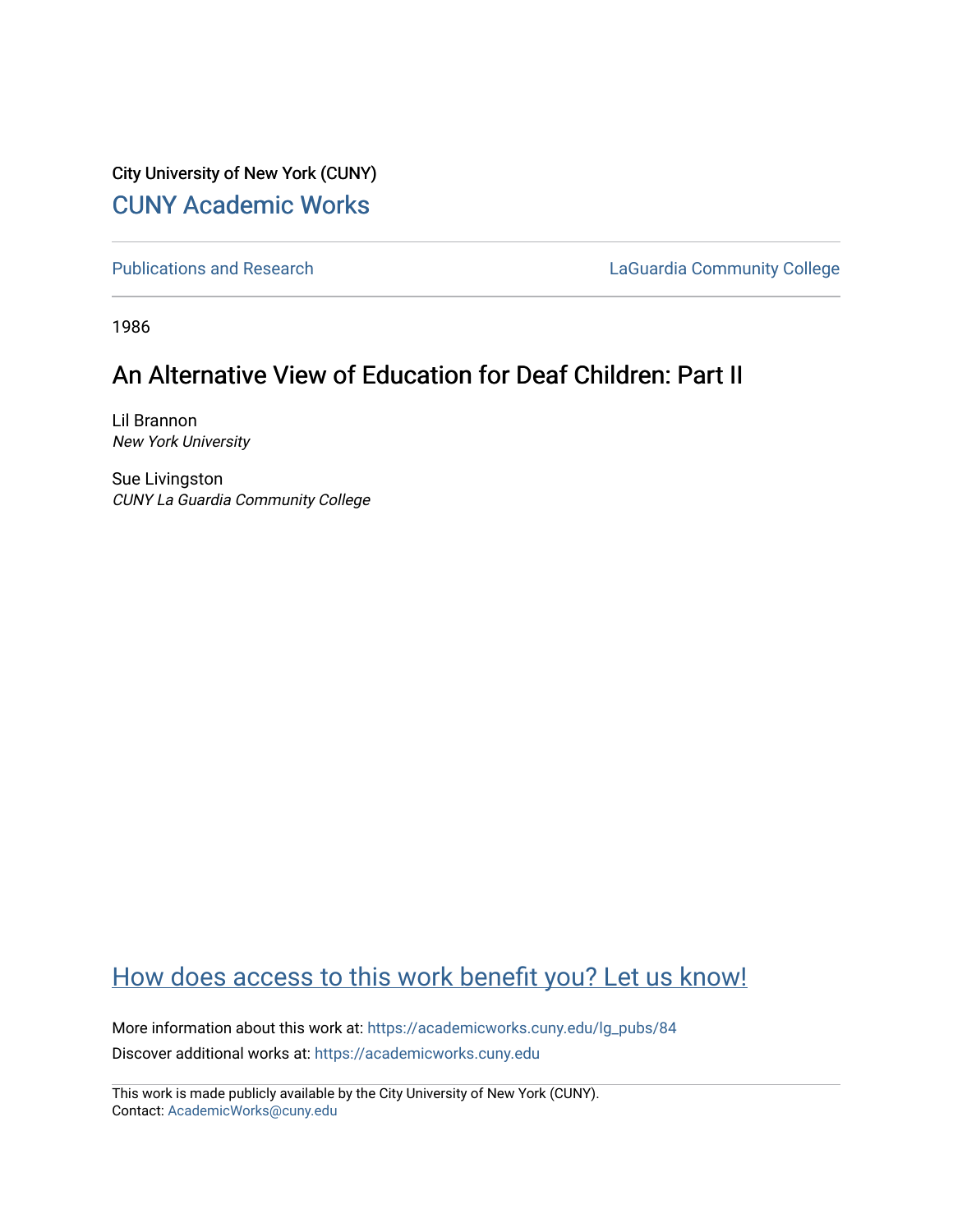# An Alternative View of Education for Deaf Children: Part II

Lil Brannon and Sue Livingston

How might deaf children acquire one of the primary goals of educationliteracy in English? This article suggests that literacy in English as well as knowledge of the English language can be acquired concomitantly through developmental reading and writing activities that reflect principles of first language acquisition if students bring to these activities relatable experiences which they have already linguistically represented. Such activities engage students in reading and writing where content and context support them in their attempts to actively understand and convey meaning in English. The end product of, rather than the prerequisite for, this meaningful reading and writing is competence in English.

art I of this article [see *American Annals* of the Deaf,  $130(1)$  contends that in order for deaf children to become literate in English, they must first develop their capacities for meaning-making and meaning-sharing. These capacities will naturally evolve if deaf children are given opportunities to think and learn in classrooms where instruction is content-focused and where students are using a linguistic system that appears to best represent meaning for them—American Sign Language (ASL). Children participating in such exchanges of meaning become more competent as their minds fill with linguistically represented experiences.

Only after creating those experiences for themselves can these children become ready to learn how to read and write. However, since they are unfamiliar with English—the linguistic system which must be known in order to become literate—the question becomes: How should knowledge of English be acquired?

This article offers an explanation of learning the English language concomitantly with learning to read and write. The authors contend that deaf children can learn English through reading and writing if the acquisition of English is seen as a natural process and if reading and writing are viewed as interdependent processes which initially can be acquired, to some degree, without first knowing the exact auditory or signed form of English.

#### NATURAL LANGUAGE ACQUISITION PROCESS

For many teachers of deaf students, the notion that children can learn English through reading and writing runs counterintuitive. They might ask, "How can a child read or write who does not first know the vocabulary and syntax of English in either its oral or signed form?" The assumptions that underlie such a question come from a behaviorist view of how children learn in general.

With respect to learning English, a behaviorist might argue that a deaf child needs a sequential English language curriculum where one skill builds on another, from the learning of vocabulary to the comprehension or construction of linked sentences. Such a curriculum is orderly; the teacher directs the skills to be mastered (presumably from simple to complex) and monitors a child's progress, checking correct demonstration of one skill before proceeding to the next level of difficulty. Yet research into the language acquisition of hearing children has shown the inadequacy of the assumptions governing a behaviorist perspective (Bruner, 1968; Chomsky, 1972).

A child does not receive a language at the discretion of teachers or parents but rather acquires a language while making sense of his or her world. Since there is no one-toone relationship between individual words and individual things (a chair, for example, can be used to mean various manifestations of the things we would classify into a category called chair), children come to understand their world and come to be understood by others by developing concepts in language.

Children form concepts when they understand a person's meaning and they express their own meaning within a context that supports these shared exchanges by capitalizing on what is either known by or easily discernible from the environment of both speaker and hearer. Even very young children's single-word utterances (e.g., a call for mother) imply a shared meaning between speaker and hearer interpretable according to the context within which they are uttered. Language, then, is acquired when it is used within a supportive context for the purpose of sharing meaning.

Hearing children in an English speaking environment learn how to exchange meaning through the use of English by the age of 5 without being instructed in the English language. They do so because they are provided with supportive contexts in which they can acquire the concepts that English represents.

Deaf children, however, present a more complex problem. Deaf children who draw upon ASL to work out their linguistic relations with experience have, like hearing children, developed the human capacity to communicate through lan-

LiI Brannon is Assistant Professor for the Program in English Education, Department of Communication Arts and Science at New York University, and Sue Livingston is Assistant Professor in the Communication Skills Department at LaGuardia Community College, Long Island City, NY.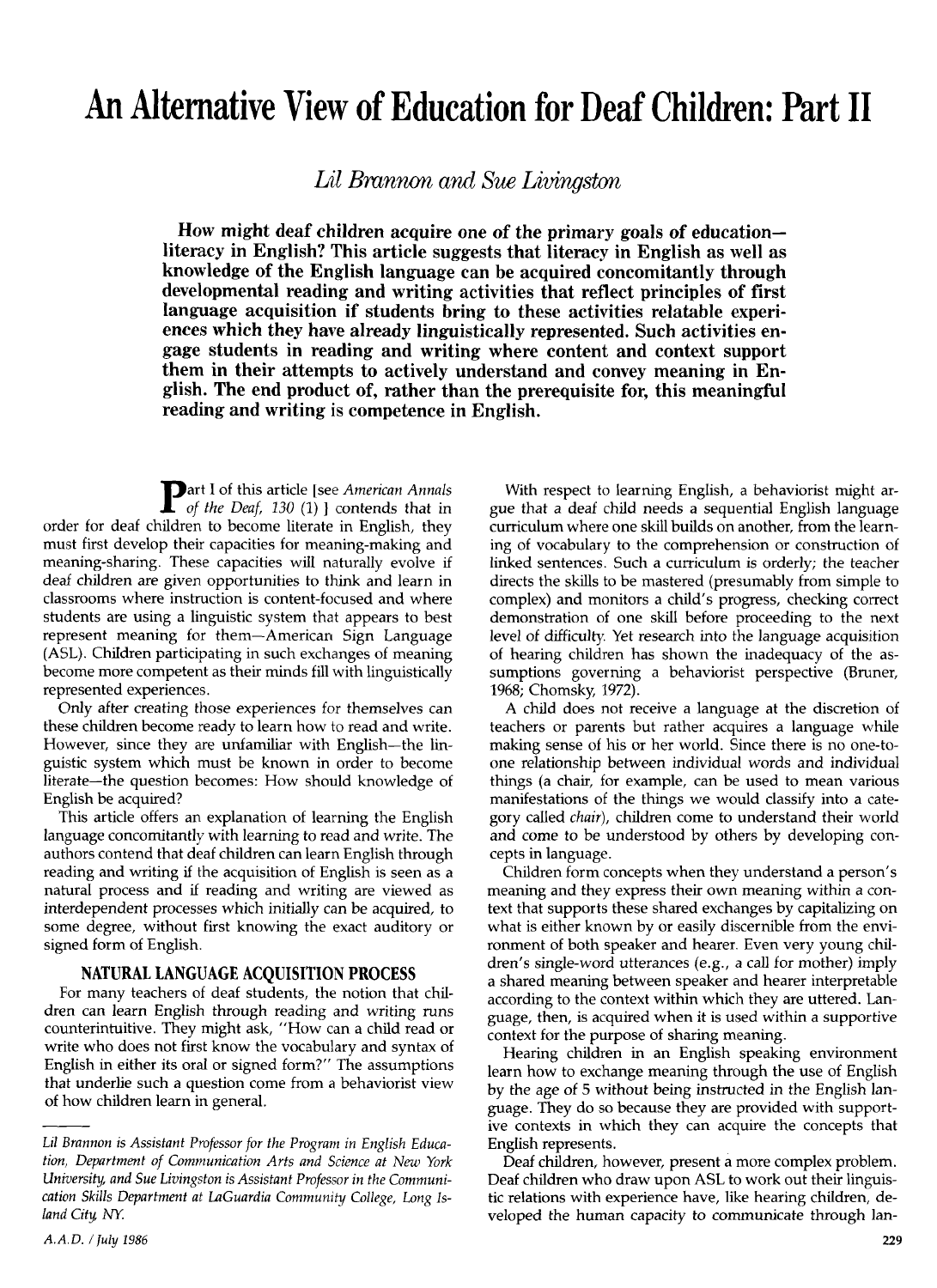guage and thereby the ability to make and share meaning through acts of symbolization. But these ways of symbolizing experience differ from the ways in which English symbolizes experience.

Since the acquisition of English is a goal in the development of literacy, deaf children must be able to make and share meaning through English expression. Although not an easy task, this may be accomplished if deaf children's acquisition of English is viewed as a natural language acquisition process similar to the way in which hearing children acquire English and deaf children acquire ASL. In other words, deaf children will acquire ASL and English in similar ways, reflective of the general principles of first language acquisition mentioned above. This implies that deaf children's knowledge of English, like their knowledge of ASL, should be tacitly acquired within a supportive context where children participate in activities that engage them in meaning-making and meaning-sharing.

As suggested in Part I of this article, however, English rendered through a manual coding of the language does not appear to be a viable means by which deaf children can acquire competence in English. Instead, the authors suggest that competence in English be acquired through developmental reading and writing activities that provide deaf children with supportive contexts within which they can actively attempt to understand and convey meaning from and through English.

The authors also suggest that ASL, deaf children's more viable linguistic symbol system as posited in Part I of this article, be used as part of the supportive context to clarify the meanings deaf children will encounter in print or compose in writing. It is the authors' contention that deaf children will begin to acquire the linguistic structure of English if they bring to reading and writing experiences which they have already linguistically represented (see Part I); if they are afforded supportive contexts; and if they repeatedly attempt to make meaning in English through reading and writing.

### ACQUIRING ENGLISH THROUGH READING AND WRITING

In order for deaf children to acquire English through reading and writing, the meaning-making and meaning-sharing processes must be viewed as interdependent. What students can infer about English through their reading, they can use in their writing; the structures that students use when they write can be used to reinforce their understanding of what they read.

The acquisition of reading and writing begins when children bring to reading and writing minds filled with linguistically represented experiences. For reading, those experiences should be relatable to the experiences depicted in the particular stories they will encounter.

Reading begins when children are given opportunities to follow and remember a story line by either being told stories in sign (ASL) or by creating meaning from picture storybooks. English structure and vocabulary can begin to be inferred through reading when children's own stories or experiences are told to a teacher who records them in English for the children.

Concomitantly, writing experiences can be provided that parallel these reading experiences. Children can be provided with picture storybooks to caption or can caption their own picture stories. These experiences fulfill the tenets of learning English through developmental activities since children are comprehending and communicating meanings while experiencing English in a supportive, albeit highly teacherdependent context.

In both these reading and writing activities, children participate in rich, whole linguistic activities that are understandable to them and thereby supportive because content is either clearly pictured and consistent with their prior experiences or generated by the children themselves in the telling of their own stories. What is crucially important for both these activities is the background knowledge provided. Without linguistically represented experiences to apply to other relatable experiences and to share with other people, reading and writing, and hence the acquisition of English, will be meaningless activities.

Learning English through reading and writing continues when children comprehend the words of authors other than themselves and start to make their own stories. Deaf children should read and be read full-length stories with accompanying pictures. Full-length stories give children the opportunity to use the plot as part of the supportive context from which to predict upcoming events. These predictions generate additional context with which to spur young readers to read until their predictions are either confirmed or denied. Stories that tell of similar events happening repeatedly make prediction easier and help move children through text in an easier manner. Clearly pictured texts also help children make meaning of a story. Early language learning requires a supportive context for meaning-making and sharing, and early reading requires this support as well.

For English structure to be tacitly inferred during reading, deaf children should be engaged in the content of their stories. This requires that interesting, fully realized stories—the same stories that engage young hearing readers when they are first learning to read—be used (as long as they are clearly pictured and relatable to the prior experiences of deaf readers). Ideas from stories with interesting content will have an impact on children, will become their own, and will soon emerge in some form in their English. As young hearing readers read and have stories read and re-read to them, so should deaf readers. Frequent re-readings provide practice and eventual independent access to English.

Dialogue journals—informal writing between the deaf child and the teacher—support the child's reading while demanding that the child communicate in English. By relating a personal experience to the teacher in writing, the child sees how English functions through his or her actual production of it. The teacher's response to the child is always content and context specific and thus is accessible to the child. The goal of this exercise is for the child to develop some fluency in English, rather than for the child to develop technical accuracy of expression. The child at this stage needs to feel that his or her English, although halting and highly ungrammatical, is being understood and that he or she can understand the teacher.

Since the teacher's English provides accurate English structures that convey meaning, the child is provided with a rich linguistic environment to draw from and emulate. While this activity demonstrates to the child the communicative dimension of writing, other activities can reinforce the child's production of English and his or her development of reading competence. Deaf children should be encouraged to write full-length stories similar to the ones they are reading